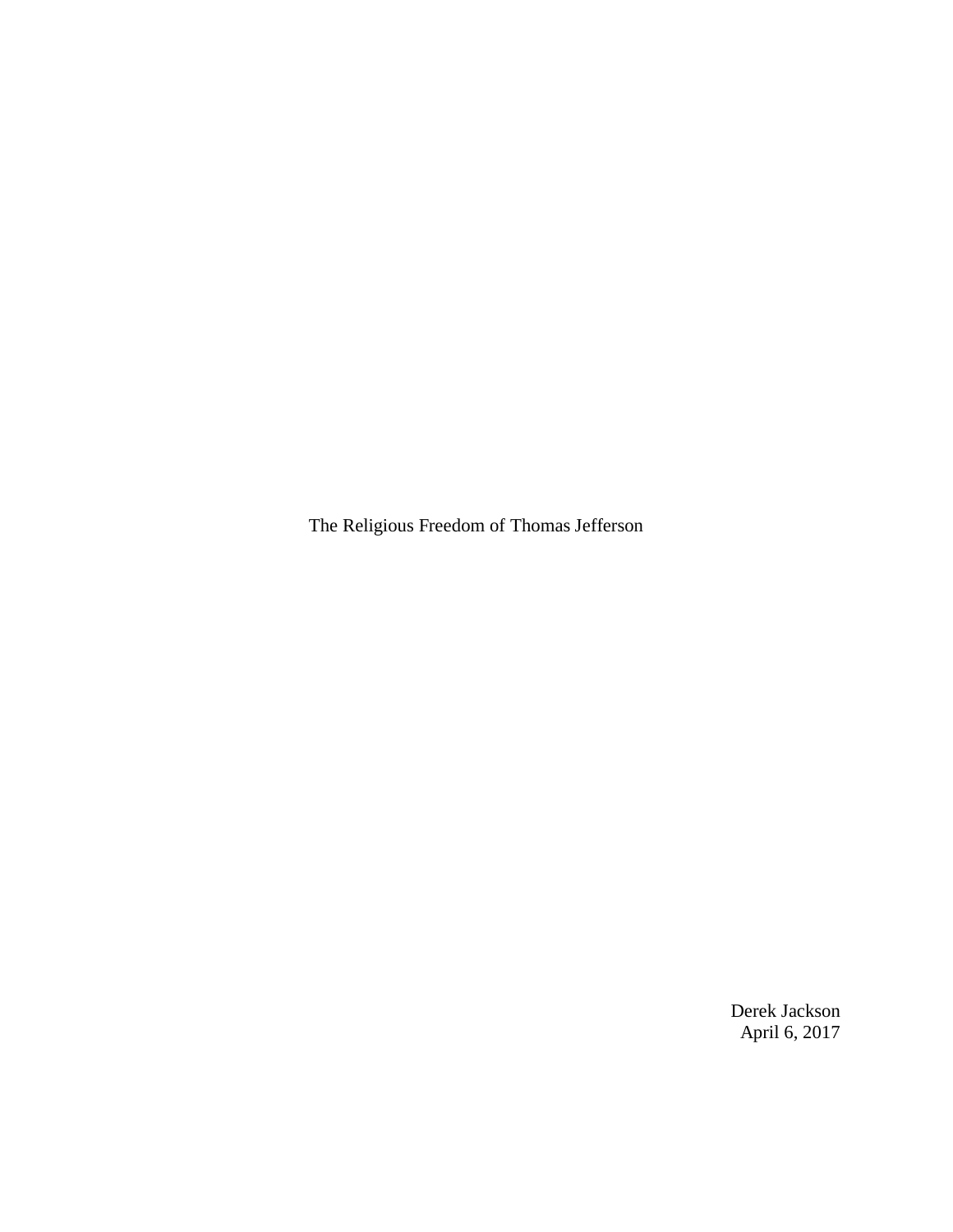## The Religious Freedom of Thomas Jefferson

Thomas Jefferson crafted himself into one of the most well-known politicians and philosophers in American history. He authored the Declaration of Independence, founded the University of Virginia, and served as the third President of the United States. However, from his explicit instructions for the inscription on his gravestone, Jefferson wanted it to list his three greatest achievements, which did not include his presidency. Instead, he listed the Virginia Statute for Religious Freedom as his other important accomplishment.<sup>1</sup> To understand this third pillar of Jefferson's life, this paper focuses on Jefferson's religious journey from his youth through his presidency, revealing a man deeply conflicted by the rituals, practices, and mysticism of many established religions, but also a fervently religious man, who sought his own truth through a mixture of religious morals and rationalism.

Thomas Jefferson largely kept his personal religious beliefs to himself, only commenting on religion generally as it affected the public.<sup>2</sup> He once commented, when asked for information on his beliefs, "Say nothing of my religion. It is known to my god and myself alone."<sup>3</sup> Particularly in his early life, Jefferson's desire to keep his religious beliefs private, along with a fire destroying his early papers in 1770, left little documented evidence remaining of his religious journey as a youth.<sup>4</sup> However, looking at colonial Virginia's religious climate reveals some part of that lost information as Jefferson grew up in a Virginia entrenched in an Anglican belief system that the Church of England heavily enforced.<sup>5</sup> The Anglican Church officially enforced attendance and rejected the practice of any other religion through legislation in 1610, which carried increasing levels of punishment for dissent including whippings and six months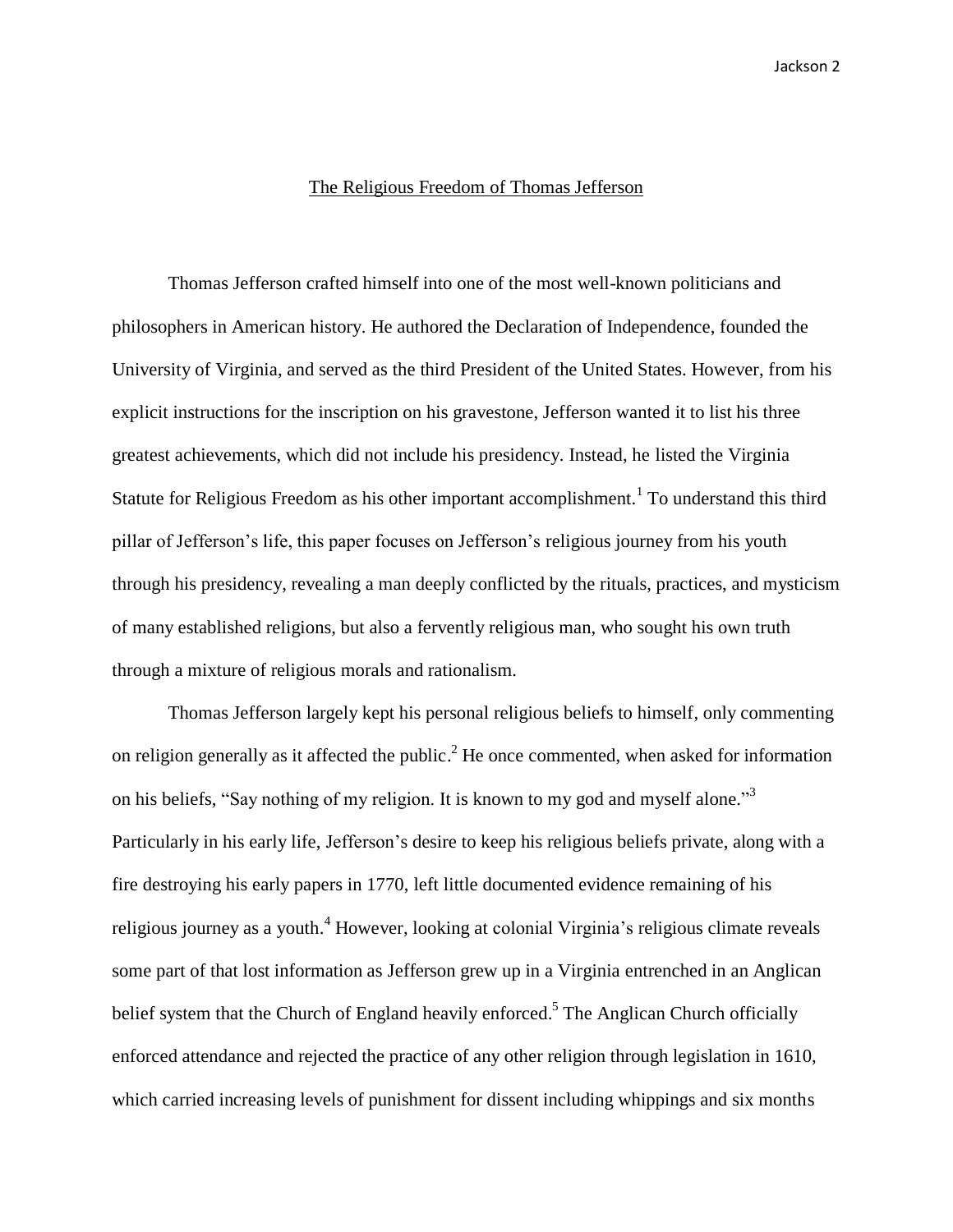imprisonment on ships going to sea. <sup>6</sup> Colonists who chose not to attend Anglican services paid a stiff fine, and dissenters found themselves heavily taxed. Further, government officials had to claim allegiance to the Anglican Church, and Anglican ministers served as the primary teachers at local schools; in fact, Anglicans served as the faculty and staff of the Virginia Colony's solitary source of higher education, the College of William and Mary.<sup>7</sup> Religion, then, dominated life for the colonists in nearly every respect, including the law and politics.<sup>8</sup>

When looking back on this time in his life, Jefferson said: "our minds were circumscribed within narrow limits."<sup>9</sup> The Church of England established the belief system of Virginia, and as a way of life, families raised their children from birth in the Anglican faith, which stood as a compromise for the Christian faith between the excess of Roman Catholicism and the economized Calvinism.<sup>10</sup> Born in Shadwell, Virginia in 1743, Jefferson likewise grew up in this environment, baptized as a child into the Anglican Church.<sup>11</sup> While no record exists of the baptism, Jefferson's father, Peter Jefferson, worked as a vestryman for the Fredericksville parish, and most likely saw to the event.<sup>12</sup>

Many other events over the course of Jefferson's life took place in the Anglican Church, even as it changed names after the American Revolution to the Episcopal Church of Virginia; he buried his parents, married, and saw his children baptized in this church, but this evidence does little to prove anything of Jefferson's religious beliefs as none of these events required any form of declaration from Jefferson.<sup>13</sup> The only time he needed to act in an official capacity that related to the church, he actually declined. Jefferson refused a friend's offer to act as a godfather because he could not make a "solemn profession, before god and the world, of faith in articles, which I had never sense enough to comprehend," and he then finished by highlighting one of his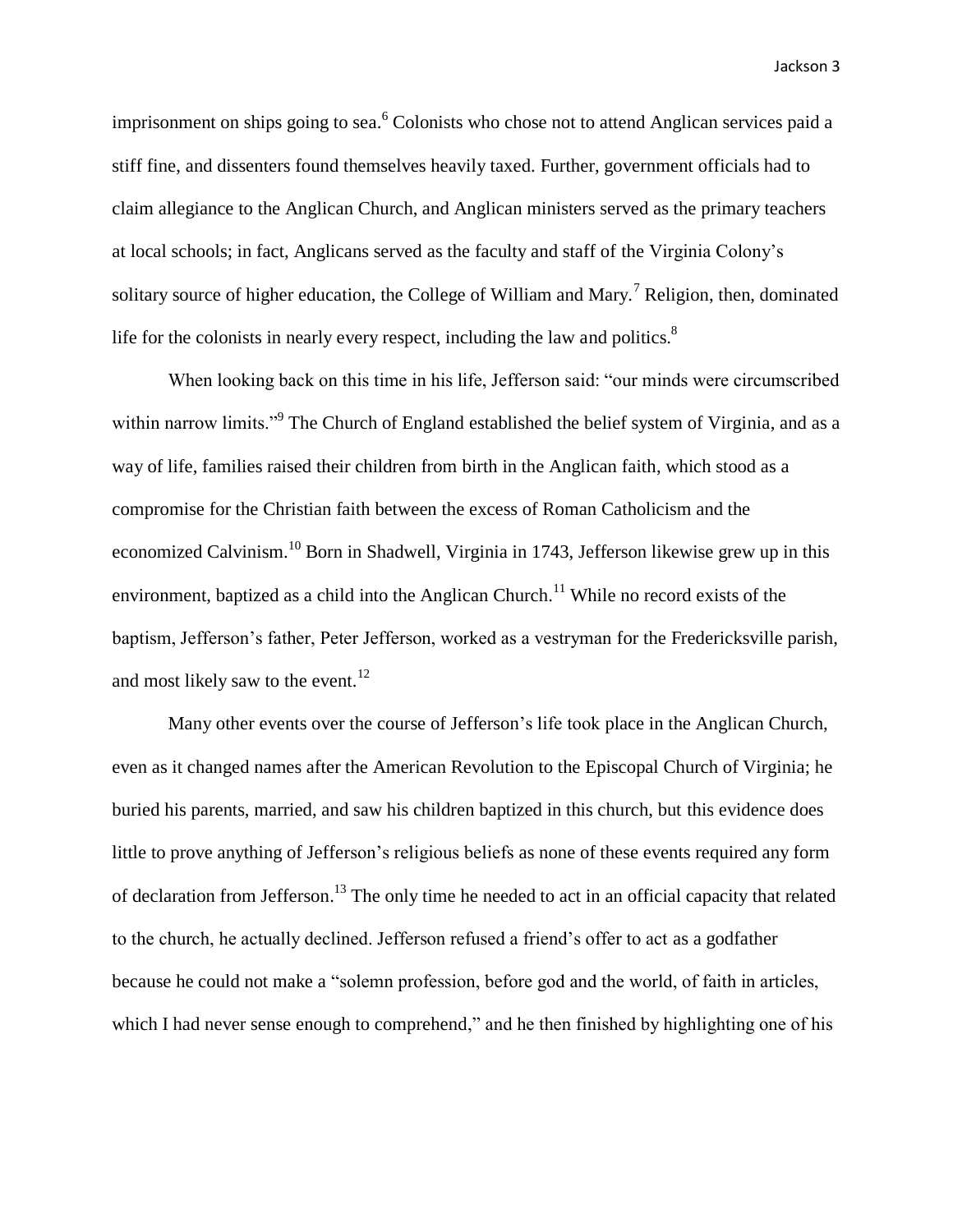significant struggles with the mystic elements of Christianity by saying, "it has always appeared to me that comprehension must precede assent."<sup>14</sup>

Jefferson's lifetime devotion to what became the Episcopal Church came naturally from his upbringing and early life in Virginia, yet his personal beliefs evolved beyond those of the Episcopal Church as he grew older and more educated. At the age of nine, Jefferson started his education under an Anglican minister named William Douglas, a teacher the young Jefferson found lacking, complaining about his deficiencies in Greek and Latin.<sup>15</sup> A few years later, Jefferson's life quickly changed when his father died in 1757. Peter Jefferson worked hard to ensure his son a proper education, since he never received one himself, and Thomas Jefferson later wrote about his gratitude towards his father for giving him such "a sublime luxury".<sup>16</sup>

The year his father died, Jefferson's education took a turn for the better when he started studying under a new teacher. James Maury was also an Anglican minister, but more important for Jefferson, he was a proper scholar of the classics.<sup>17</sup> After graduating from the College of William and Mary, Maury returned to Virginia and opened a school for boys. Here Jefferson studied language, history, law, and the Bible and had access to Maury's library of over four hundred books, which sparked Jefferson's intellectual curiosity and set the stage for his entrance into William and Mary.<sup>18</sup> Interestingly, while the Anglican Church played such a large part of his formative years, Jefferson never showed any major inclination towards Anglican beliefs, showing instead a later inner turmoil in regards to his early religious upbringing. It is likely that Jefferson accepted his family's religion as a child and refined his own personal beliefs once away at the College of William and Mary.<sup>19</sup>

While Jefferson faced strong Anglican influence in his educational history, He always attached himself to the more liberal minded mentors where he could find them. William Small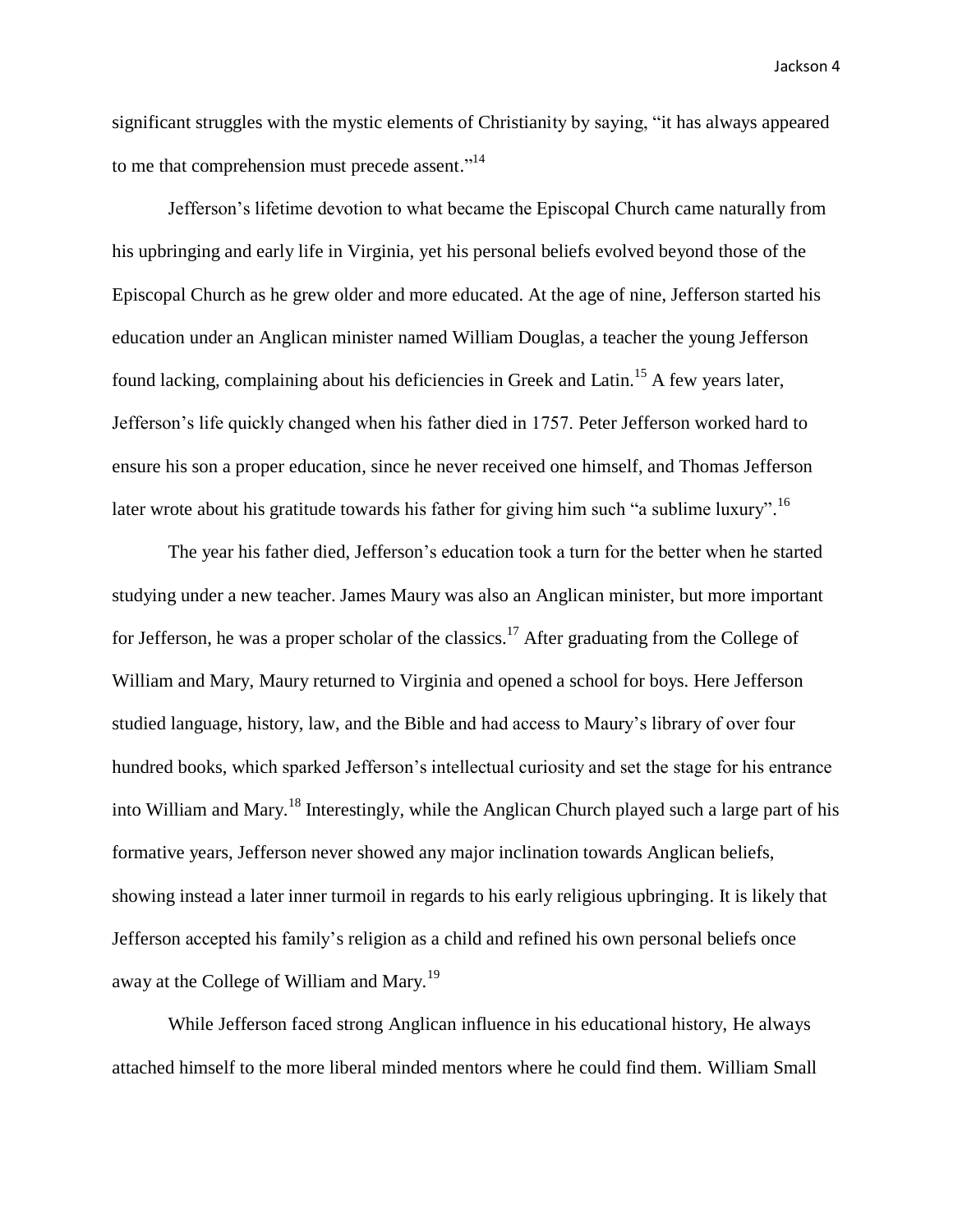acted as one such mentor to Jefferson, during his time at William and Mary. Small was the only faculty member at the time who was not a part of the clergy, and he taught mathematics as his main job at the college.<sup>20</sup> His real influence on Jefferson came when he started lecturing on ethics, rhetoric, and belles lettres as the temporary chair of philosophy. Speaking on his regard of Small as a professor, Jefferson said learning under him "probably fixed the destinies of my life." This may be in large part because Small befriended Jefferson outside of the classroom, introducing him to Enlightenment teachings. $^{21}$ 

As Enlightenment thinking took hold in America and Jefferson began to study Enlightenment philosophies more closely, he started applying rational inquiry to certain elements of Christianity that he found disagreeable.<sup>22</sup> Particularly, Jefferson admitted that, from an early age, he struggled with the "difficulty of reconciling the ideas of Unity and Trinity," which ultimately did not pass his rationality tests.<sup>23</sup> The writings of Viscount Henry St. John Bolingbroke influenced Jefferson's changing views on religion at this time, and Jefferson filled his notebook with entries relating to Bolingbroke's writings on Christianity. Bolingbroke found much of the Christian mythos incompatible with rational thought and analysis, including the miracles and divinity of Jesus and the malevolent god of the Old Testament.<sup>24</sup> Jefferson began to reject these superstitious elements of Christianity as well, and read the Bible from a more rational perspective, focusing on the morals presented in the book and the human aspect of Jesus. 25

Jefferson continued to try and bring together the moral necessity of organized religion in society and Enlightenment rationality, and his views began to follow Deist notions. Jefferson agreed with the existence of a creator and believed that people could see the evidence in the order of the natural world that God continuously maintained, and mankind could discover this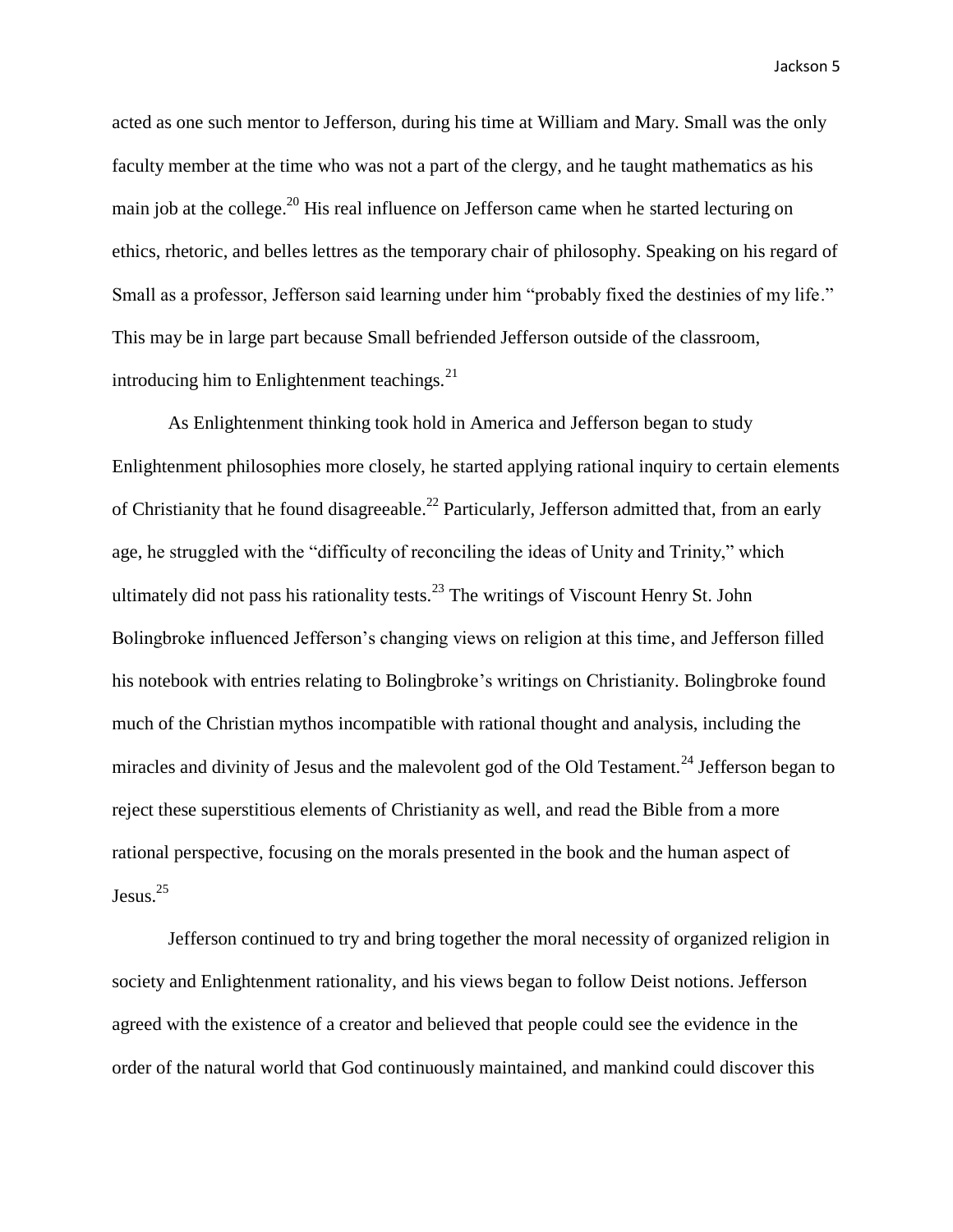rationally through observation of natural laws like gravity.<sup>26</sup> Then, having replaced the god of revelation with one of reason, Jefferson sought an answer for Christian morality. Here, he turned to the writings of Lord Henry Home Kames, who talked of an internal moral sense the creator gives to each person at birth, but one that only education nurtures.<sup>27</sup> These ideas served as the foundation for Jefferson's belief system as he left school and entered the next stage of his life, and they aligned with his increasing belief in freedom of thought as a necessity for finding truth.<sup>28</sup> Jefferson later passed on his strong conviction in the importance of reason to his nephew in 1787 saying, "Question with boldness even the existence of a god; because, if there be one, he must more approve the homage of reason, than that of blindfolded fear."<sup>29</sup>

While Jefferson developed his beliefs through higher education, the common man's America still turned to religion for guidance in most matters. The spread of Enlightenment rationalism to the colonies did little to slow the growth of the Church of England, and the established religion remained the dominant force in the lives of most people, remaining an oppressive and discriminatory power.<sup>30</sup> Jefferson, with a strong belief in reason, nature, and freedom of the mind, began a political career shortly after school. He left behind a brief stretch working in law to take a position in the House of Burgesses in 1769, and quickly found himself a representative, arguing against the growing oppression of England.<sup>31</sup>

Even at this early stage of his career, Jefferson argued, in his *Summary View of the Rights of British Americans*, for natural rights: "the God who gave us life gave us liberty at the same time." Jefferson followed this the next year with his work on the Declaration of Independence, which John Adams declined because he thought Jefferson's writing skills were much better.<sup>32</sup> In this work, Jefferson expresses his carefully honed moral and religious views on natural law again in the language of the Declaration. He makes a clear statement that some rights God gives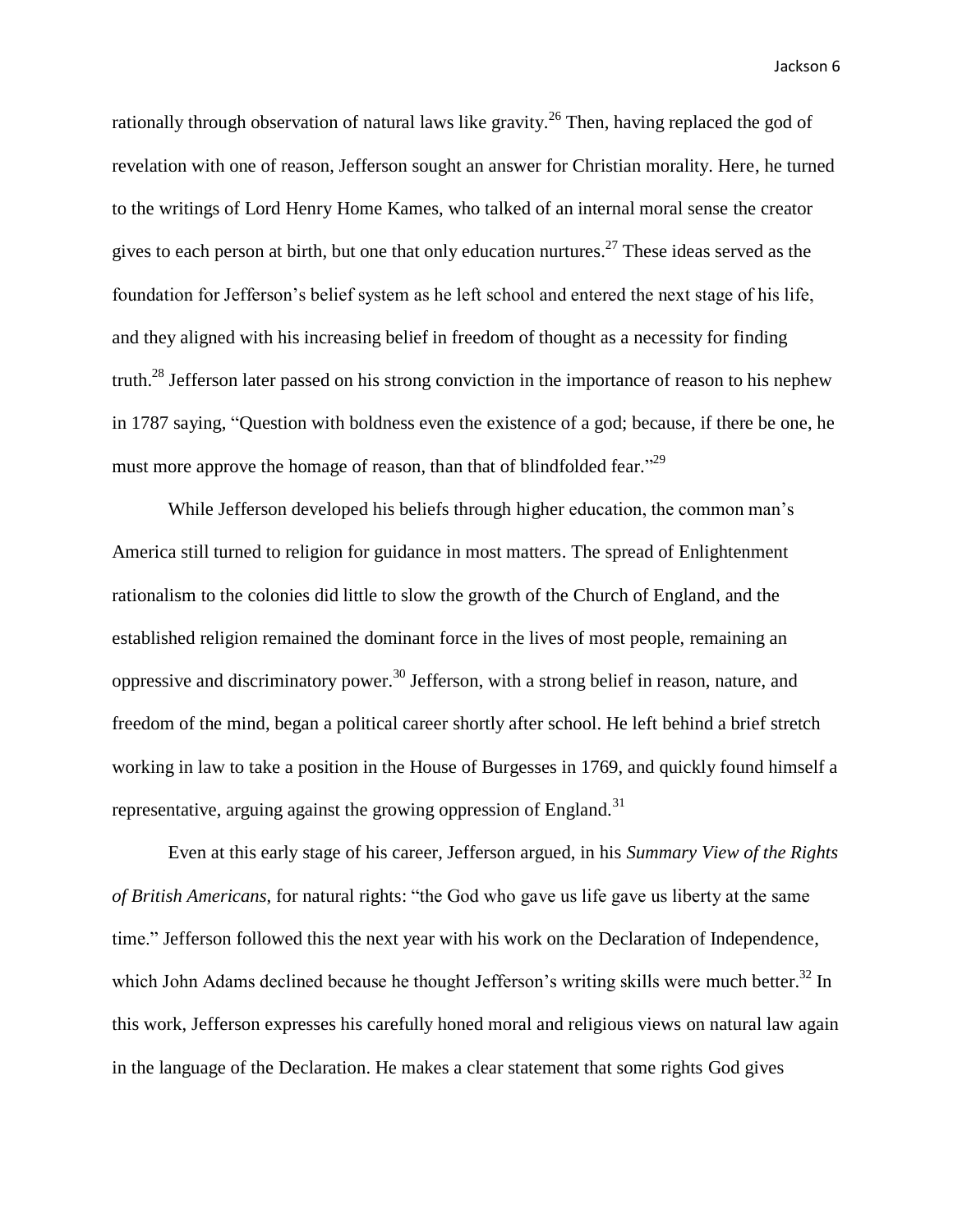innately and come before the establishment of any governing body: "the separate and equal station to which the laws of nature and of nature's God entitle them."<sup>33</sup> Jefferson's main intent with the Declaration had nothing to do with raising new arguments; his only concern was presenting "the common sense of the subject" and hoping for a rational response.<sup>34</sup>

During the ensuing fight for independence during the American Revolution, Jefferson looked to the future and for a way of securing religious freedom as well. The growing dissent against the Anglican Church, by groups like Presbyterians and Baptists, found new numbers thanks to the Great Awakening, which raised religious zeal and succeeded in converting many people away from the Church of England. At least, the dissenters of the Anglican Church in Virginia had their growing numbers behind them at the start of the war, which they used to try and leverage full religious freedom for war support.<sup>35</sup> Though they were partially successful in gaining some reform in marriage laws and tax reductions, they failed to gain full freedom from persecution, so Jefferson drafted a Bill for Establishing Religious Freedom, which failed to gain any traction in the Virginia State Assembly.<sup>36</sup> The Assembly had a few issues related to the idea of full freedom of religion, which would allow the justification of any behavior no matter how depraved, but also the way Jefferson framed his argument using Enlightenment principles; His preamble read: "the opinions and belief of men depend not on their own will, but follow involuntarily the evidence proposed to their minds," which the assembly thought to abstract and passive.<sup>37</sup>

In the years during the war against England, dissenting ministers defended themselves against escalating physical attacks and jail time, though they at least utilized their jail time effectively, preaching while incarcerated.<sup>38</sup> By 1785, the dissenters created such a backlash with petitions to the Assembly to keep government out of religious matters that James Madison was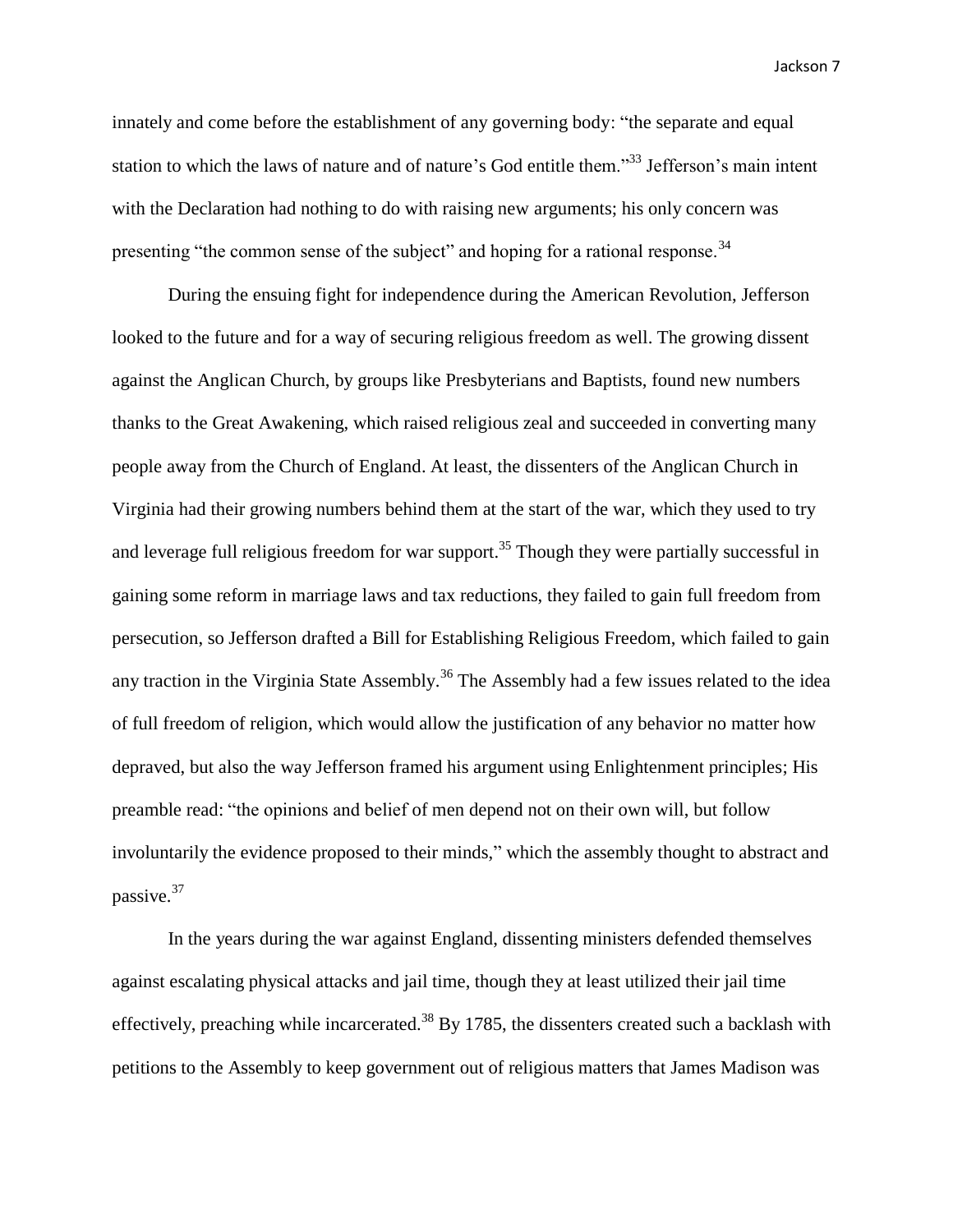able to re-propose Jefferson's Statute as Jefferson could not do so himself while working in Paris in 1786.<sup>39</sup> With several modifications, including a change to the Enlightenment language of the preamble to the more acceptable, "Whereas Almighty God hath made the mind free…," the Virginia Statute for Establishing Religious Freedom passed through both houses of the General Assembly.<sup>40</sup> There was one further edit that the Assembly turned down related to the replacement of Jefferson's vague reference to the "holy author of our religion," which some legislators wanted to change to "Jesus Christ" in the document. As Jefferson states, "the insertion was rejected by a great majority, in proof that they meant to comprehend, within the mantle of its protection, the Jew and the Gentile, the Christian and Mahometan, the Hindoo, and infidel of every denomination."<sup>41</sup>

As Jefferson continued to pursue his political career, he also reached a turning point in his religious beliefs. While in France Jefferson came in contact with philosophers who carried radical religious beliefs, and he decided to rethink some aspects of his own religious background that he discarded much earlier; particularly, Jefferson struggled with the place of Jesus in his belief system.<sup>42</sup> It was Joseph Priestley with his Unitarian movement who helped Jefferson reconcile his shaken beliefs, and Jefferson confessed to reading Priestley's work, *History of the Corruptions of Christianity*, "over and over again."<sup>43</sup>

Priestley's *Corruptions* outlined two major doctrines that changed the most pure form of Christianity; first, the idea of the Trinity, and second, the idea of a separate spirit.<sup>44</sup> Priestley also discussed other corrupt religious leaders and rulers who have changed Christianity over time to fit their own dubious needs.<sup>45</sup> Jefferson found his religious beliefs lined up well with Priestley's Unitarian religion; stripped of the mysticism Jefferson could never accept, the Unitarian belief saw Jesus as a human man on a mission to share moral teachings for a benevolent God.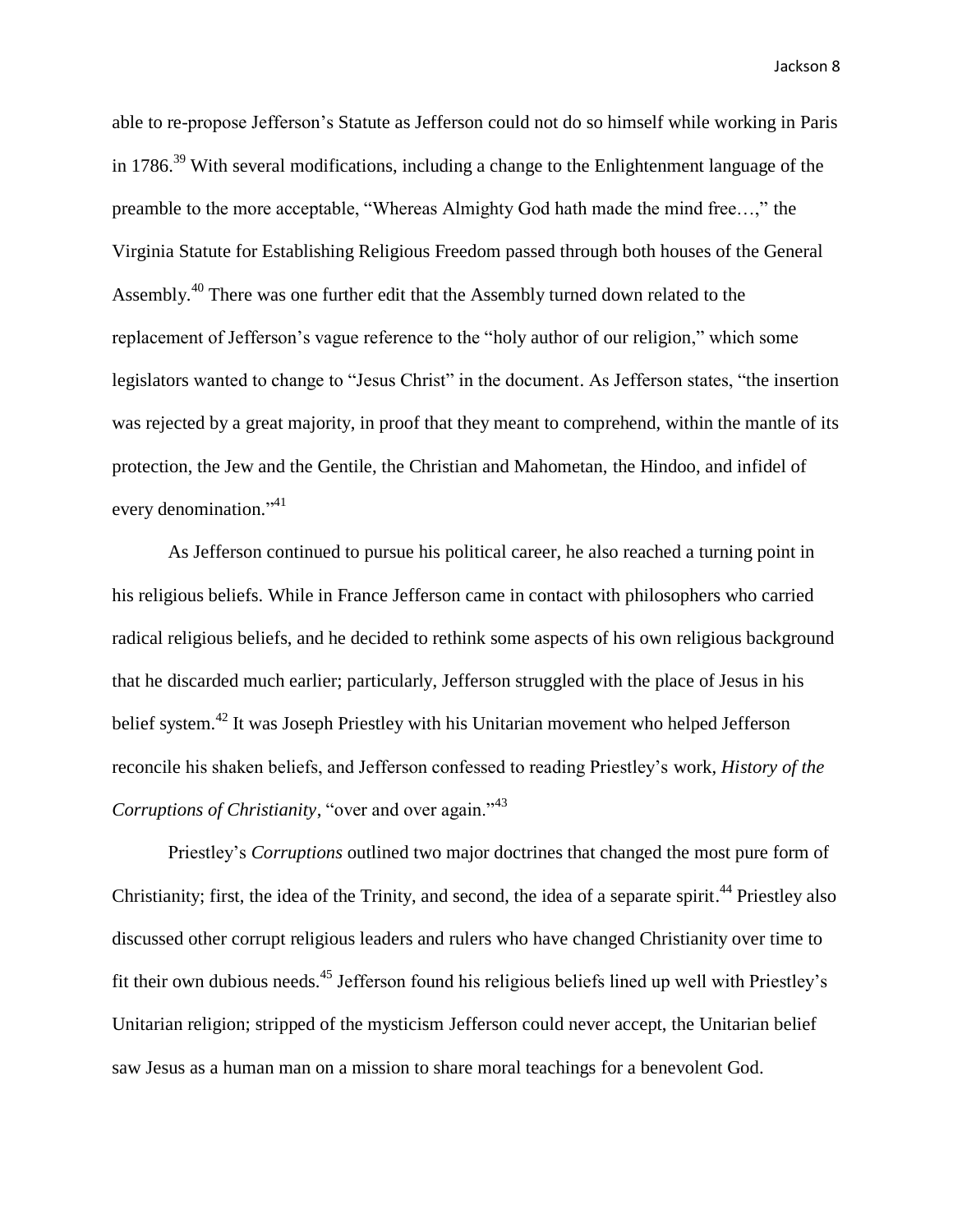However, Jefferson's beliefs differed from Priestley's in a few key areas like the concept of soul sleep, which had humans die and decay, but resurrect later; in reality, Jefferson fit his own beliefs into Priestley's Unitarian structure and ignored what did not work for him.<sup>46</sup> When discussing his new beliefs Jefferson wrote: "to the corruptions of Christianity I am indeed, opposed; but not to the genuine precepts of Jesus himself. I am a Christian, in the only sense in which he wished any one to be."<sup>47</sup>

Jefferson always insisted on his privacy regarding religion: "the subject of religion, a subject on which I have ever been most scrupulously reserved. I have considered it as a matter between every man and his maker, in which no other, & far less the public, had a right to intermeddle."<sup>48</sup> Jefferson's desire for his religious privacy caused him to suffer attacks from his political enemies, especially during the 1800 presidential campaign against John Adams, where his longtime enemy, Alexander Hamilton, called him "an atheist in religion and a fanatic in politics."<sup>49</sup> Therefore, it is no surprise Jefferson tried to maintain an outward appearance of Christian piety, even if he did so most often to avoid controversy.<sup>50</sup>

Jefferson spent his whole adult life looking for a set of religious beliefs free of the mysticism that clashed with his philosophical reasoning. He believed in a creator from an early age, but this belief evolved into that of a creator who revealed himself through natural wonder and natural law. This came from Jefferson's need to believe in something that could still be rationalized empirically, and he found this religious foundation through Enlightenment ideas. His lifelong exploration of his own personal religion sparked his political drive to fight for religious liberty, so other people could decide for themselves what they wanted to believe and how they wanted to express that belief. Later, Jefferson searched for the best way to understand the teachings of Jesus that he absorbed as a child in the Anglican Church. Ultimately, Jefferson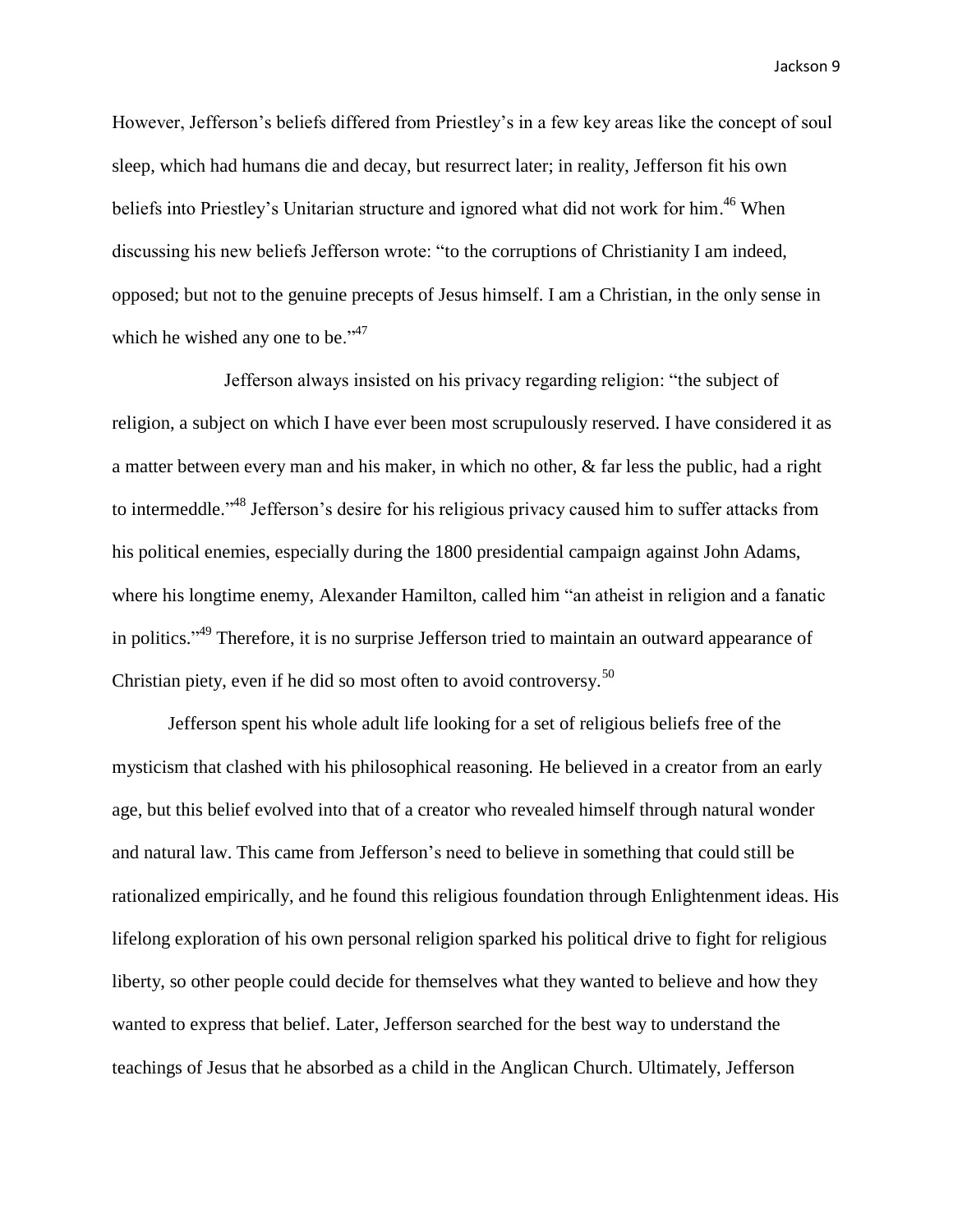found the morality of Jesus and his teachings the most important aspect of Christianity, and stripped away the divinity that he found irreconcilable with his rational education. Jefferson wanted to believe in God and Jesus, and he spent his entire life devoted to the study of religion in one way or another, questioning everything and choosing his own path to truth.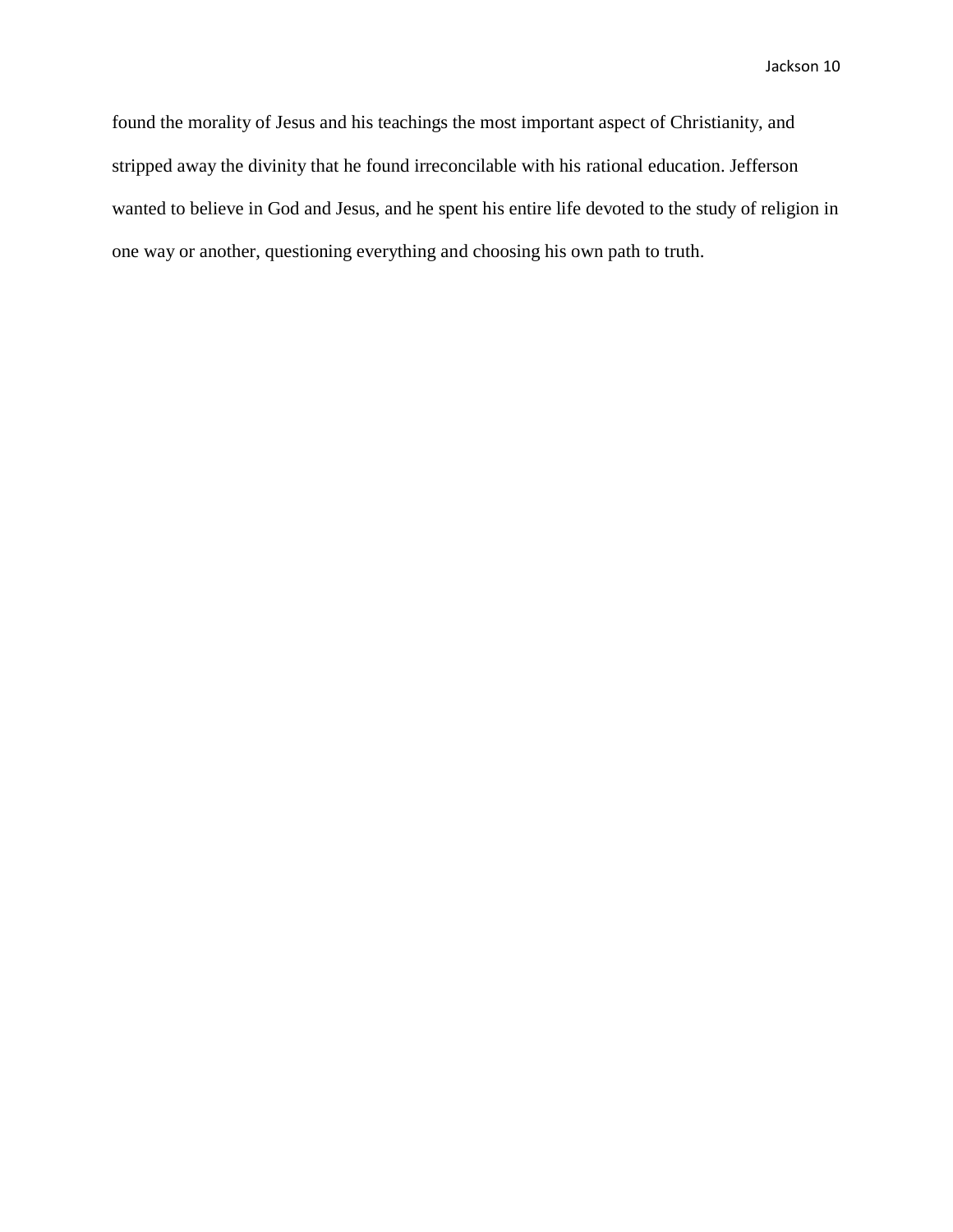## Endnotes

1. "Jefferson's Gravestone," Thomas Jefferson's Monticello, (https://www.monticello.org/site/research-and-collections/jeffersons-gravestone (accessed April 7, 2017)).

2. "Jefferson's Religious Beliefs," Thomas Jefferson's Monticello, (https://www.monticello.org/site/research-and-collections/jeffersons-religious-beliefs (accessed March 14, 2017)).

3. Eugene R. Sheridan, *Jefferson and religion*, (Charlottesville, VA: Thomas Jefferson Memorial Foundation, 1998) p. 14.

4. Peter S. Onuf, *Jeffersonian Legacies*, (Charlottesville: University Press of Virginia, 1993) p. 21.

5. John A. Ragosta, *Wellspring of Liberty: How Virginia's Religious Dissenters Helped Win the American Revolution and Secured Religious Liberty*, (Oxford: Oxford University Press, 2010) p. 16.

6. Edwin Scott Gaustad, *Sworn on the altar of God: a religious biography of Thomas Jefferson*, (Grand Rapids, Mich.: Eerdmans Publishing, 1996) p. 2-3.

7. Ragosta, *Wellspring of Liberty,* p. 17.

8. Ragosta, *Wellspring of Liberty,* p. 17.

9. Gaustad, *Sworn on the altar of God,* p. 4.

10. David L. Holmes, *The Faiths of the Founding Fathers*, (Oxford: Oxford University Press, 2006. *eBook Collection (EBSCOhost)*) p. 34-35.

11. John A. Ragosta, *Religious Freedom : Jefferson's Legacy, America's Creed*, (Charlottesville: University of Virginia Press, 2013, *eBook Collection (EBSCOhost)*) p. 9.

12. Gaustad, *Sworn on the altar of God,* p. 7.

13. Ragosta, *Religious Freedom,* p. 9-10.

14. Sheridan, *Jefferson and religion*, p. 15.

15. Onuf, *Jeffersonian Legacies*, p. 8.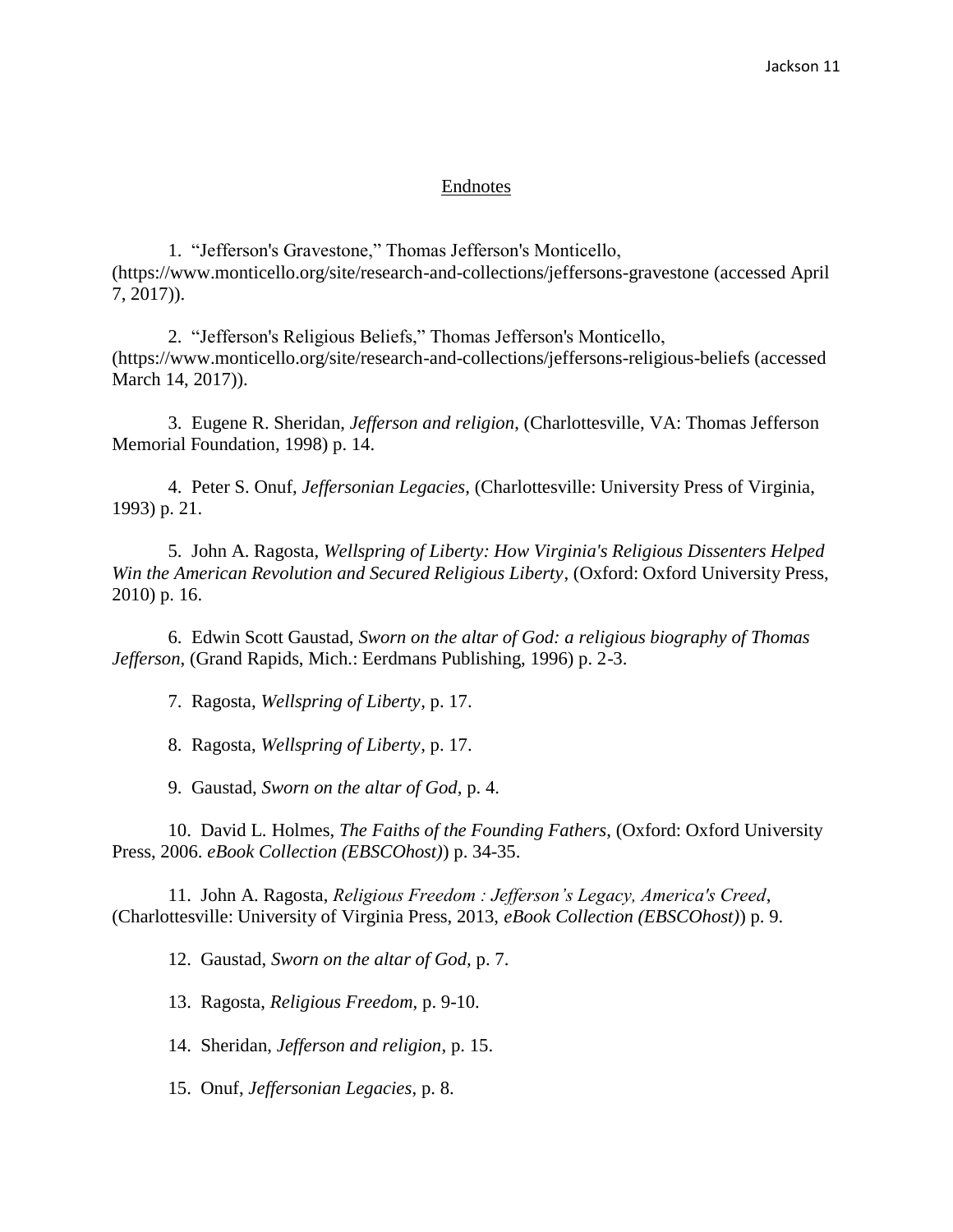- 16. Gaustad, *Sworn on the altar of God,* p. 9.
- 17. Ragosta, *Religious Freedom,* p. 10.
- 18. Gaustad, *Sworn on the altar of God,* p. 10.
- 19. Ragosta, *Religious Freedom,* p. 10-11.
- 20. Holmes, *The Faiths,* p. 80.
- 21. Gaustad, *Sworn on the altar of God,* p. 16-17.
- 22. Ragosta, *Religious Freedom,* p. 11.
- 23. Sheridan, *Jefferson and religion*, p. 15
- 24. Sheridan, *Jefferson and religion*, p. 16-17.
- 25. Onuf, *Jeffersonian Legacies*, p. 23.
- 26. Gaustad, *Sworn on the altar of God,* p. 36.
- 27. Sheridan, *Jefferson and religion*, p. 19.
- 28. Sheridan, *Jefferson and religion*, p. 19.
- 29. "Jefferson's Religious Beliefs," Thomas Jefferson's Monticello.

30. Gordon S. Wood, *Empire of Liberty: A History of the Early Republic, 1789-1815*, (New York: Oxford University Press, 2009) p. 576.

31. Gaustad, *Sworn on the altar of God,* p. 42-43.

- 32. Gaustad, *Sworn on the altar of God,* p. 46.
- 33. Gaustad, *Sworn on the altar of God,* p. 47.
- 34. Wood, *Empire of Liberty*, p. 9.
- 35. Ragosta, *Religious Freedom,* p. 41.
- 36. Ragosta, *Religious Freedom,* p. 41.
- 37. Gaustad, *Sworn on the altar of God,* p. 63-65.
- 38. Ragosta, *Religious Freedom,* p. 54.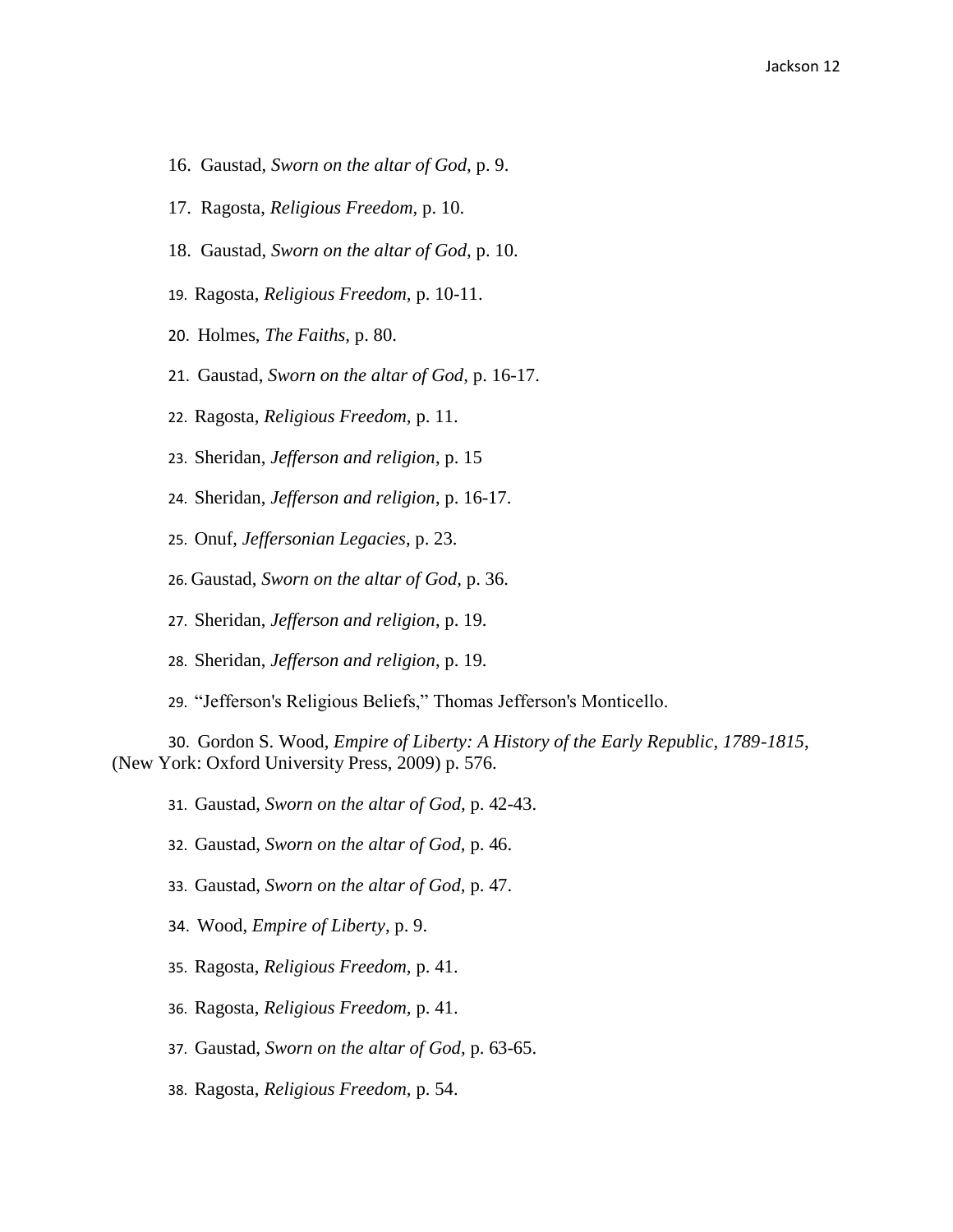- 39. Ragosta, *Religious Freedom,* p. 90.
- 40. Gaustad, *Sworn on the altar of God,* p. 64-65.
- 41. Ragosta, *Religious Freedom,* p. 91.
- 42. Onuf, *Jeffersonian Legacies*, p. 29.
- 43. Holmes, *The Faiths,* p. 82.
- 44. Onuf, *Jeffersonian Legacies*, p. 32.
- 45. Holmes, *The Faiths,* p. 82.
- 46. Onuf, *Jeffersonian Legacies*, p. 32.
- 47. "Jefferson's Religious Beliefs," Thomas Jefferson's Monticello.
- 48. "Jefferson's Religious Beliefs," Thomas Jefferson's Monticello.
- 49. Holmes, *The Faiths,* p. 81.
- 50. Wood, *Empire of Liberty*, p. 585.